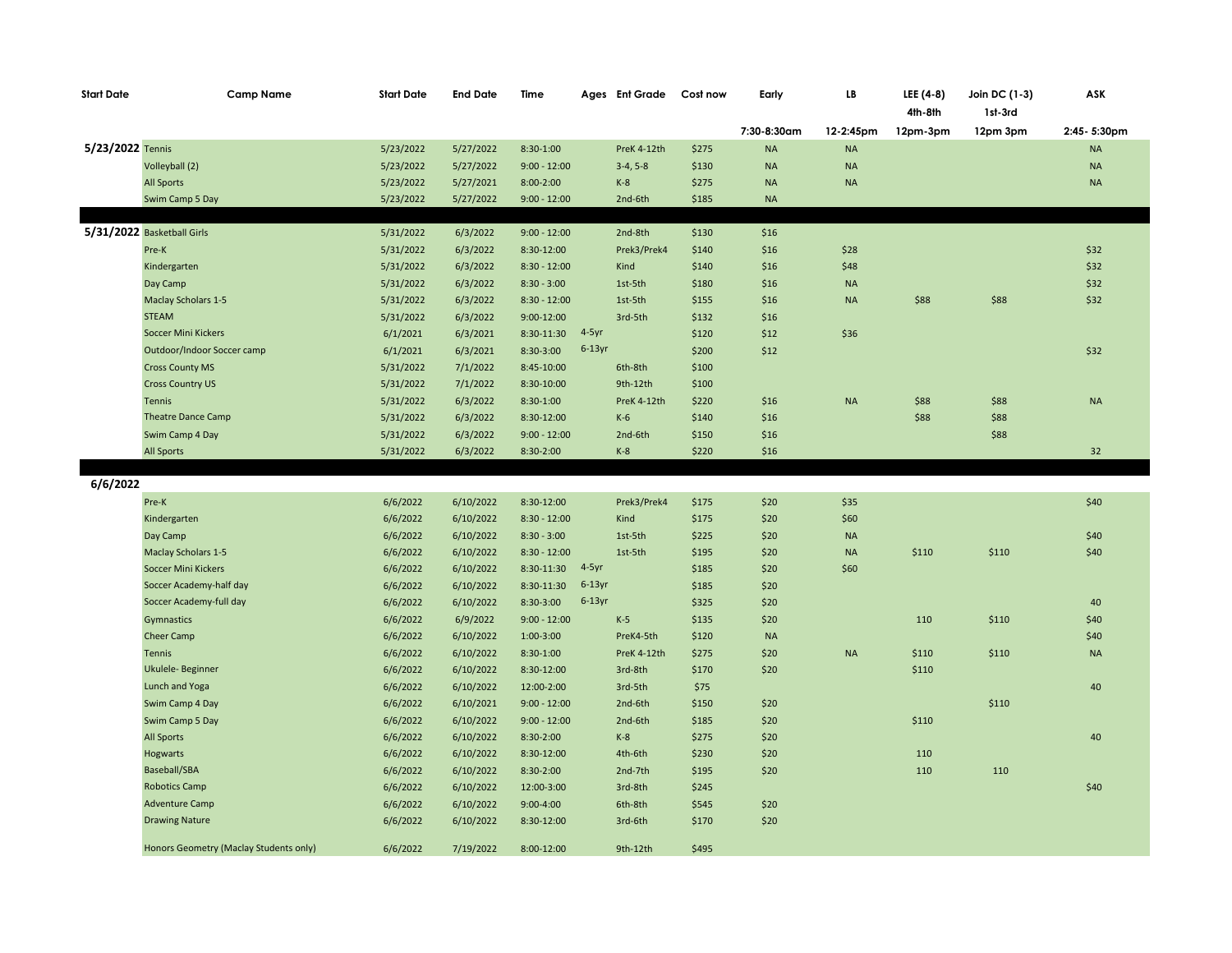| 6/13/2022 |                                                  |           |           |                             |             |       |           |           |       |           |           |
|-----------|--------------------------------------------------|-----------|-----------|-----------------------------|-------------|-------|-----------|-----------|-------|-----------|-----------|
|           | Pre-K                                            | 6/13/2022 | 6/17/2022 | 8:30-12:00                  | Prek3/Prek4 | \$175 | \$20      | \$35      |       |           | \$40      |
|           | Kindergarten                                     | 6/13/2022 | 6/17/2022 | $8:30 - 12:00$              | Kind        | \$175 | \$20      | \$60      |       |           |           |
|           | Day Camp                                         | 6/13/2022 | 6/17/2022 | $8:30 - 3:00$               | 1st-5th     | \$225 | \$20      | <b>NA</b> |       |           | \$40      |
|           | <b>Maclay Scholars 1-5</b>                       | 6/13/2022 | 6/17/2022 | $8:30 - 12:00$              | 1st-5th     | \$195 | \$20      | <b>NA</b> | \$110 | \$110     | \$40      |
|           | <b>Community Service Camp</b>                    | 6/13/2022 | 6/17/2022 | $9:00 - 5:00$               | 9th-12th    | \$225 | <b>NA</b> | <b>NA</b> |       | <b>NA</b> | <b>NA</b> |
|           | <b>Soccer Mini Kickers</b>                       | 6/13/2022 | 6/17/2022 | $4-5yr$<br>8:30-11:30       |             | \$185 | \$20      | \$60      |       |           |           |
|           | <b>Indoor Futsal</b>                             | 6/13/2022 | 6/17/2022 | $6-14$ yr<br>8:30-3:00      |             | \$325 | \$20      |           |       |           | \$40      |
|           | <b>RE/CO Robot</b>                               | 6/13/2022 | 6/17/2022 | $9:00 - 12:00$<br>$7-11$ yr |             | \$195 | \$20      |           |       |           |           |
|           | <b>CSI</b>                                       | 6/13/2022 | 6/17/2022 | $7-11$ yr<br>$1:00-4:00$    |             | \$195 | <b>NA</b> |           |       |           | \$40      |
|           | Gymnastics                                       | 6/13/2022 | 6/16/2022 | $9:00 - 12:00$              | $K-5$       | \$135 | \$20      |           | 110   | \$110     | \$40      |
|           | Lacrosse 2-12, coed                              | 6/13/2022 | 6/16/2022 | $8:30 - 2:00$               | 2nd-12th    | \$250 | \$20      | <b>NA</b> |       |           |           |
|           | <b>Tennis</b>                                    | 6/13/2022 | 6/17/2022 | 8:30-1:00                   | PreK 4-12th | \$275 | \$20      | <b>NA</b> | \$110 | \$110     | <b>NA</b> |
|           | Ukulele-Advanced                                 | 6/13/2022 | 6/17/2022 | 8:30-12:00                  | 3rd-8th     | \$170 | \$20      |           | \$110 |           |           |
|           | Lunch and Yoga                                   | 6/13/2022 | 6/17/2022 | 12:00-2:00                  | 3rd-5th     | \$75  |           |           |       |           | 40        |
|           | Sewing for Beginners-2 weeks                     | 6/13/2022 | 6/24/2022 | 10:00-12:00                 | 3rd-5th     | \$200 |           |           |       |           | \$80      |
|           | Sewing-Advanceed - 2 weeks                       | 6/13/2022 | 6/24/2022 | 12:30-2:30                  | 6th-8th     | \$200 | <b>NA</b> |           |       |           |           |
|           | Swim Camp 4 Day                                  | 6/13/2022 | 6/16/2022 | $9:00 - 12:00$              | 2nd-6th     | \$150 | \$20      |           |       | \$110     |           |
|           | Swim Camp 5 Day                                  | 6/13/2022 | 6/17/2022 | $9:00 - 12:00$              | 2nd-6th     | \$185 | \$20      |           | \$110 |           |           |
|           | <b>All Sports</b>                                | 6/13/2021 | 6/17/2022 | 8:30-2:00                   | k-8th       | \$275 | \$20      |           |       |           | 40        |
|           | Baseball/SBA                                     | 6/13/2021 | 6/17/2022 | 8:30-2:00                   | 2nd-7th     | \$195 | \$20      |           | 110   | 110       |           |
|           | Softball/SBA                                     | 6/13/2021 | 6/17/2022 | 8:30-12:00                  | 3rd-5th     | \$165 | \$20      |           | 110   | 110       |           |
|           | Chess Intro to Advanced-Morning                  | 6/13/2022 | 6/17/2022 | $9:00-12:00$                | 5yr-15yr    | \$305 | \$20      |           |       |           |           |
|           | Chess Intro to Advanced-Afternoon                | 6/13/2021 | 6/17/2022 | 1:00-4:00                   | 5yr-15yr    | \$305 |           |           |       |           | \$40      |
|           | Chess Intro to Advanced- All Day                 | 6/13/2021 | 6/17/2022 | $9:00 - 4:00$               | 5yr-15yr    | \$475 | \$20      |           |       |           | \$40      |
|           | Modding, Networking, and Hosting with Minecraft- |           |           |                             |             |       |           |           |       |           |           |
|           | Morning                                          | 6/13/2022 | 6/17/2022 | $9:00-12:00$                | 8yr-15yr    | \$345 | \$20      |           |       |           |           |
|           | Modding, Networking, and Hosting with Minecraft- |           |           |                             |             |       |           |           |       |           |           |
|           | Afternoon                                        | 6/13/2021 | 6/17/2022 | 1:00-4:00                   | 8yr-15yr    | \$345 |           |           |       |           | \$40      |
|           | Video Game Creation- Morning                     | 6/13/2022 | 6/17/2022 | 9:00-12:00                  | 8yr-15yr    | \$345 | \$20      |           |       |           |           |
|           | Video Game Creation- Afternoon                   | 6/13/2021 | 6/17/2022 | 1:00-4:00                   | 8yr-15yr    | \$345 |           |           |       |           | \$40      |
|           |                                                  |           |           |                             |             |       |           |           |       |           |           |
|           | Chess & Video Game Creation- All Day             | 6/13/2021 | 6/17/2022 | $9:00-4:00$                 | 8yr-15yr    | \$515 | \$20      |           |       |           | \$40      |
|           | Minecraft or Video Game Creation- All Day        | 6/13/2021 | 6/17/2022 | $9:00-12:00$                | 8yr-15yr    | \$540 | \$20      |           |       |           | \$40      |
|           | <b>Abstract Art Activities</b>                   | 6/13/2021 | 6/17/2022 | 8:30-12:00                  | 3rd-6th     | \$170 | \$20      |           |       |           |           |
|           | Dungeons & Dragons                               | 6/13/2021 | 6/17/2022 | $9:00 - 3:00$               | 6th-12th    | \$245 |           |           |       |           |           |
|           |                                                  |           |           |                             |             |       |           |           |       |           |           |
| 6/20/2022 |                                                  |           |           |                             |             |       |           |           |       |           |           |
|           | Pre-K                                            | 6/20/2022 | 6/24/2022 | 8:30-12:00                  | Prek3/Prek4 | \$175 | \$20      | \$35      |       |           | \$40      |
|           | Kindergarten                                     | 6/20/2022 | 6/24/2022 | $8:30 - 12:00$              | Kind        | \$175 | \$20      | \$60      |       |           |           |
|           | Day Camp                                         | 6/20/2022 | 6/24/2022 | $8:30 - 3:00$               | 1st-5th     | \$225 | \$20      | <b>NA</b> |       |           | \$40      |
|           | <b>Maclay Scholars 1-5</b>                       | 6/20/2022 | 6/24/2022 | $8:30 - 12:00$              | 1st-5th     | \$195 | \$20      | <b>NA</b> | \$110 | \$110     | \$40      |
|           | <b>Community Service Camp</b>                    | 6/20/2022 | 6/24/2022 | $9:00 - 5:00$               | 9th-12th    | \$225 | <b>NA</b> | <b>NA</b> |       | <b>NA</b> | <b>NA</b> |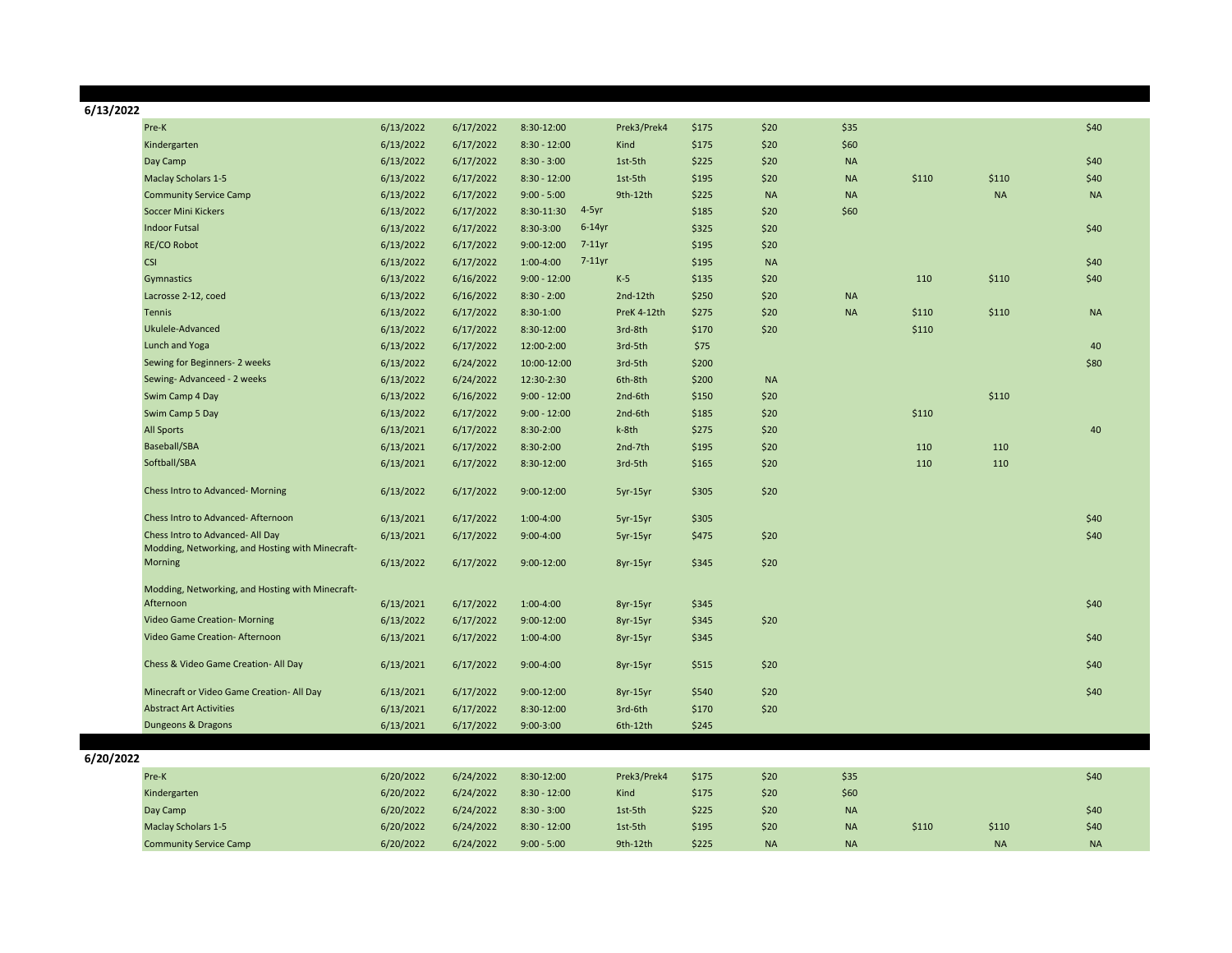| Soccer Mini Kickers                  | 6/20/2022 | 6/24/2022 | $4-5yr$<br>8:30-11:30       |             | \$185 | \$20      | \$60      |       |       |           |
|--------------------------------------|-----------|-----------|-----------------------------|-------------|-------|-----------|-----------|-------|-------|-----------|
| Soccer Academy-half day              | 6/20/2022 | 6/24/2022 | $6-13$ yr<br>8:30-11:30     |             | \$185 | \$20      |           |       |       |           |
| Soccer Academy-full day              | 6/20/2022 | 6/24/2022 | $6-13$ yr<br>8:30-3:00      |             | \$325 | \$20      |           |       |       | 40        |
| <b>Basketball Girls</b>              | 6/20/2022 | 6/24/2022 | $9:00 - 12:00$              | 2nd-8th     | \$165 | \$20      |           |       |       |           |
| <b>Chemical Creations</b>            | 6/20/2022 | 6/24/2022 | $6-11$ yr<br>$9:00 - 12:00$ |             | \$195 | \$20      |           |       |       |           |
| Outer Space & Physics Fun            | 6/20/2022 | 6/24/2022 | $6-11$ yr<br>$1:00 - 4:00$  |             | \$195 |           |           |       |       | \$40      |
| Tennis                               | 6/20/2022 | 6/24/2022 | 8:30-1:00                   | PreK 4-12th | \$275 | \$20      | <b>NA</b> | \$110 | \$110 | <b>NA</b> |
| Ukulele-Beginner                     | 6/20/2022 | 6/24/2022 | 8:30-12:00                  | 3rd-8th     | \$170 | \$20      |           | \$110 |       |           |
| Sewing for Beginners (con't)         | 6/20/2022 | 6/24/2022 | 10:00-12:00                 | 3rd-5th     | \$200 | <b>NA</b> |           |       |       | \$80      |
| Sewing-Advanceed (con't)             | 6/20/2022 | 6/24/2022 | 12:30-2:30                  | 6th-8th     | \$200 | <b>NA</b> |           |       |       |           |
| Swim Camp 4 Day                      | 6/20/2022 | 6/23/2022 | $9:00 - 12:00$              | 2nd-6th     | \$150 | \$20      |           |       | \$110 |           |
| Swim Camp 5 Day                      | 6/20/2022 | 6/24/2022 | $9:00 - 12:00$              | 2nd-6th     | \$185 | \$20      |           | \$110 |       |           |
| All Sports                           | 6/20/2022 | 6/24/2022 | 8:30-2:00                   | k-8th       | \$275 | \$20      |           |       |       | 40        |
| Dungeons & Dragons                   | 6/20/2022 | 6/24/2022 | $9:00-3:00$                 | 6th-12th    | \$245 |           |           |       |       |           |
| <b>Music Production Camp-2 weeks</b> | 7/5/2022  | 7/15/2022 | $9:00 - 12:00$              | 9th-12th    | \$245 |           |           |       |       |           |

**6/27/2022**

| Pre-K                                | 6/27/2022 | 7/1/2022  | 8:30-12:00                  | Prek3/Prek4 | \$175 | \$20      | \$35      |       |           | \$40      |
|--------------------------------------|-----------|-----------|-----------------------------|-------------|-------|-----------|-----------|-------|-----------|-----------|
| Kindergarten                         | 6/27/2022 | 7/1/2022  | $8:30 - 12:00$              | Kind        | \$175 | \$20      | \$60      |       |           |           |
| Day Camp                             | 6/27/2022 | 7/1/2022  | $8:30 - 3:00$               | 1st-5th     | \$225 | \$20      | <b>NA</b> |       |           | \$40      |
| <b>Maclay Scholars 1-5</b>           | 6/27/2022 | 7/1/2022  | $8:30 - 12:00$              | 1st-5th     | \$195 | \$20      | <b>NA</b> | \$110 | \$110     | \$40      |
| <b>Community Service Camp</b>        | 6/27/2022 | 7/1/2022  | $9:00 - 5:00$               | $9th-12th$  | \$225 | <b>NA</b> | <b>NA</b> |       | <b>NA</b> | <b>NA</b> |
| Soccer Mini Kickers                  | 6/27/2022 | 7/1/2022  | $4-5yr$<br>8:30-11:30       |             | \$185 | \$20      | \$60      |       |           |           |
| <b>Indoor Futsal</b>                 | 6/27/2022 | 7/1/2022  | $6-14$ yr<br>8:30-3:00      |             | \$325 | \$20      |           |       |           | \$40      |
| Solar Bolt                           | 6/27/2022 | 7/1/2022  | $8-12$ yr<br>$9:00 - 12:00$ |             | \$195 | \$20      |           |       |           |           |
| <b>Future Engineers</b>              | 6/27/2022 | 7/1/2022  | $8-12$ yr<br>$1:00 - 4:00$  |             | \$195 | <b>NA</b> |           |       |           | \$40      |
| <b>Tennis</b>                        | 6/27/2022 | 7/1/2022  | $8:30-1:00$                 | PreK 4-12th | \$275 | \$20      | <b>NA</b> | \$110 | \$110     | <b>NA</b> |
| Ukulele-Advanced                     | 6/27/2022 | 7/1/2022  | 8:30-12:00                  | 3rd-8th     | \$170 | \$20      |           | \$110 |           |           |
| Swim Camp 4 Day                      | 6/27/2022 | 6/30/2022 | $9:00 - 12:00$              | 2nd-6th     | \$150 | \$20      |           |       | \$110     |           |
| Swim Camp 5 Day                      | 6/27/2022 | 7/1/2022  | $9:00 - 12:00$              | 2nd-6th     | \$185 | \$20      |           | \$110 |           |           |
| <b>All Sports</b>                    | 6/27/2022 | 7/1/2022  | 8:30-2:00                   | k-8th       | \$275 | \$20      |           |       |           | 40        |
| <b>Music Production Camp-2 weeks</b> | 7/5/2022  | 7/15/2022 | $9:00 - 12:00$              | 9th-12th    | \$245 |           |           |       |           |           |

**7/5/2022**

| 77572022  |                            |           |           |                |             |       |      |           |      |      |           |
|-----------|----------------------------|-----------|-----------|----------------|-------------|-------|------|-----------|------|------|-----------|
|           | Pre-K                      | 7/5/2022  | 7/8/2022  | 8:30-12:00     | Prek3/Prek4 | \$140 | \$16 | \$28      |      |      | \$32      |
|           | Kindergarten               | 7/5/2022  | 7/8/2022  | $8:30 - 12:00$ | Kind        | \$140 | \$16 | \$48      |      |      | \$32      |
|           | Day Camp                   | 7/5/2022  | 7/8/2022  | $8:30 - 3:00$  | 1st-5th     | \$180 | \$16 | <b>NA</b> |      |      | \$32      |
|           | <b>Maclay Scholars 1-5</b> | 7/5/2022  | 7/8/2022  | $8:30 - 12:00$ | 1st-5th     | \$155 | \$16 | <b>NA</b> | \$88 | \$88 | \$32      |
|           | <b>Basketball Boys</b>     | 7/5/2022  | 7/8/2022  | $8:30 - 12:00$ | 2nd-8th     | \$165 | \$16 |           | 88   | 88   | \$32      |
|           | <b>Cross County MS</b>     | 7/1/2022  | 7/23/2022 | 8:45-10:00     | 6th-8th     | \$100 |      |           |      |      |           |
|           | <b>Cross Country US</b>    | 7/1/2022  | 7/23/2022 | 8:30-10:00     | 9th-12th    | \$100 |      |           |      |      |           |
|           | Tennis                     | 7/5/2022  | 7/8/2022  | 8:30-1:00      | PreK 4-12th | \$220 | \$16 | <b>NA</b> | \$88 | \$88 | <b>NA</b> |
|           | Swim Camp 4 Day            | 7/5/2022  | 7/8/2022  | $9:00 - 12:00$ | 2nd-6th     | \$150 | \$20 |           |      | \$88 |           |
|           |                            |           |           |                |             |       |      |           |      |      |           |
| 7/11/2022 |                            |           |           |                |             |       |      |           |      |      |           |
|           | Pre-K                      | 7/11/2022 | 7/15/2022 | 8:30-12:00     | Prek3/Prek4 | \$175 | \$20 | \$35      |      |      | \$40      |
|           |                            |           |           |                |             |       |      |           |      |      |           |